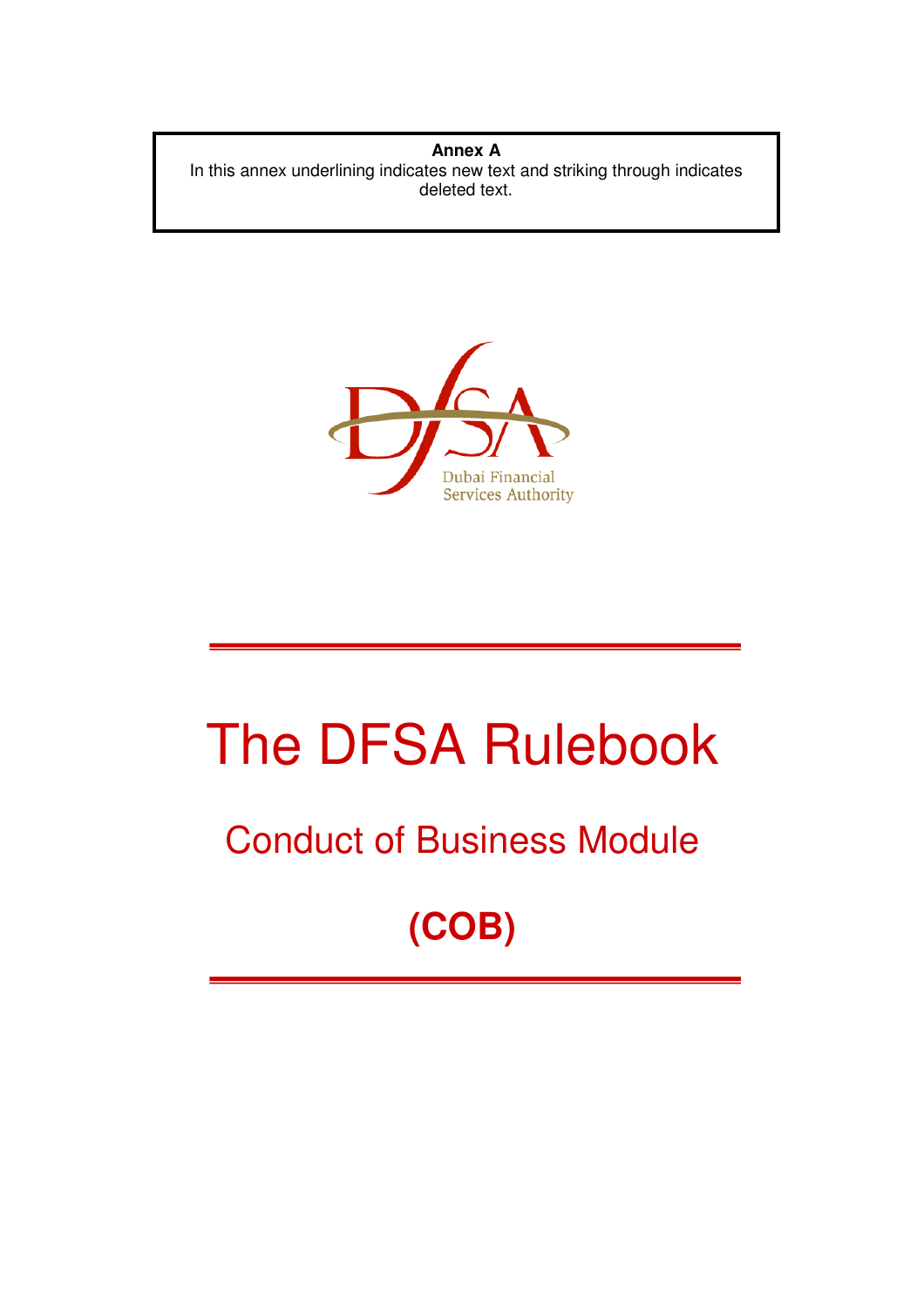

#### **6.9 Marketing and selling Units of a Foreign Fund**

**……...** 

#### **Prospectus requirements**

- **6.9.2** (1) Where an Authorised Firm enters into any Transaction relating to the Units of a Foreign Fund, it must ensure that: [Amended][VER7/08-06]
	- (a) a Prospectus, in the English language, relating to the Units of the Foreign Fund is offered to the Client before entering into that Transaction; and
	- $(b)$  the information requirements in  $(2)$  are met.

[Added][VER7/08-06]

- (1) An Authorised Firm must ensure, before it enters into any Transaction relating to the Units of a Foreign Fund, that it:
	- (a) offers to the Client the relevant Fund's Prospectus, which must be in the English language and contain the information required pursuant to (2) and, if applicable, (3); or
	- (b) has provided the information required under (4).
- (2) The Authorised Firm may comply with the information requirements for the purposes of (1)(b) by meeting the requirements in (3) or (4). [Added][VER7/08-06]
- $(2)(3)$  The Authorised Firm must ensures that the Prospectus contains in a prominent position or has attached to it, a statement that describes clearly:
	- (a) the regulatory status afforded to the Fund by the foreign Regulator;
	- (b) the foreign jurisdiction and the legislation in that jurisdiction that applies to the Fund;
	- (c) the name of the Regulator; and
	- (d) the following warning:

[Amended][VER7/08-06]

"This Prospectus relates to a Fund which is not subject to any form of regulation or approval by the Dubai Financial Services Authority ("DFSA").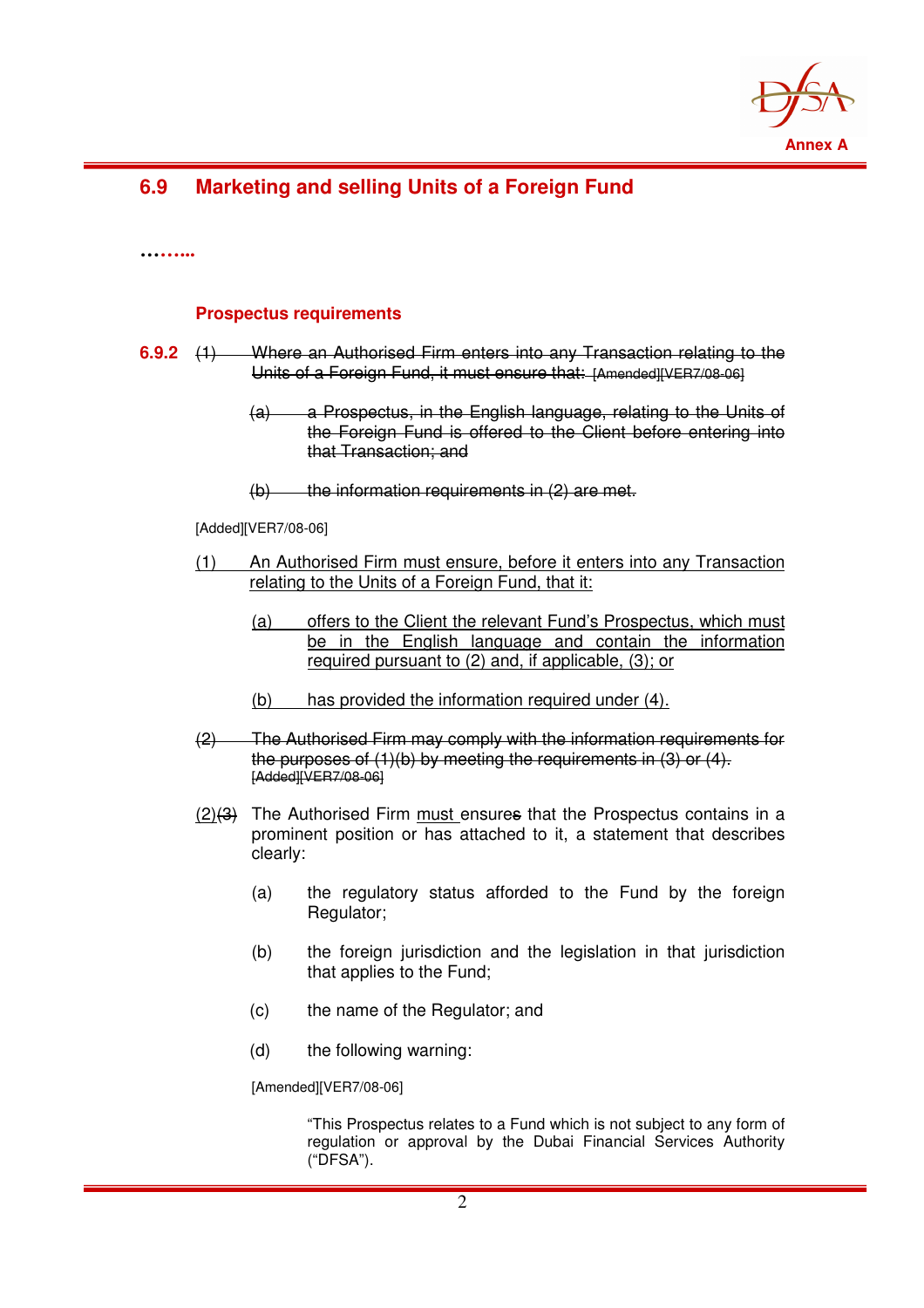

This Prospectus is intended for distribution only to Persons of a type specified in the DFSA's Rules (i.e. "Qualified Investors") and must not, therefore, be delivered to, or relied on by, any other type of Person.

The DFSA has no responsibility for reviewing or verifying any Prospectus or other documents in connection with this Fund. Accordingly, the DFSA has not approved this Prospectus or any other associated documents nor taken any steps to verify the information set out in this Prospectus, and has no responsibility for it.

The Units to which this Prospectus relates may be illiquid and/or subject to restrictions on their resale. Prospective purchasers of the Units offered should conduct their own due diligence on the Units.

If you do not understand the contents of this document you should consult an authorised financial adviser."

- (3) In respect of an Islamic Fund which is specified in App 7, an Authorised Firm must ensure that the Prospectus contains in a prominent position or has attached to it the statement prescribed under App 7.
- (4) The Authorised Firm may satisfy the information requirement for the purposes of (1)(b) by entering into a prior agreement with the Client where:
	- (a) that agreement sets out in substance the information to the effect set out in (32) in respect of the Transactions which the Authorised Firm may enter into for or on behalf of the Client in relation to Units of Foreign Funds; and
	- (b) the Authorised Firm provides confirmation of that information on an annual basis in respect of each Foreign Fund the Units of which have been the subject of any Transactions the Authorised Firm had entered into for or on behalf of that Client during the preceding year.

[Added][VER7/08-06]

**6.9.3** An Authorised Firm must, when undertaking Transactions in respect of any Units of a Foreign Fund, have at its place of business in the DIFC copies in English of the relevant Prospectus for inspection by potential participants and the DFSA. Such copies may be stored electronically so long as potential participants and the DFSA can easily and immediately access the relevant Prospectus for inspection and print out a hard copy. [Amended][VER7/08-06]